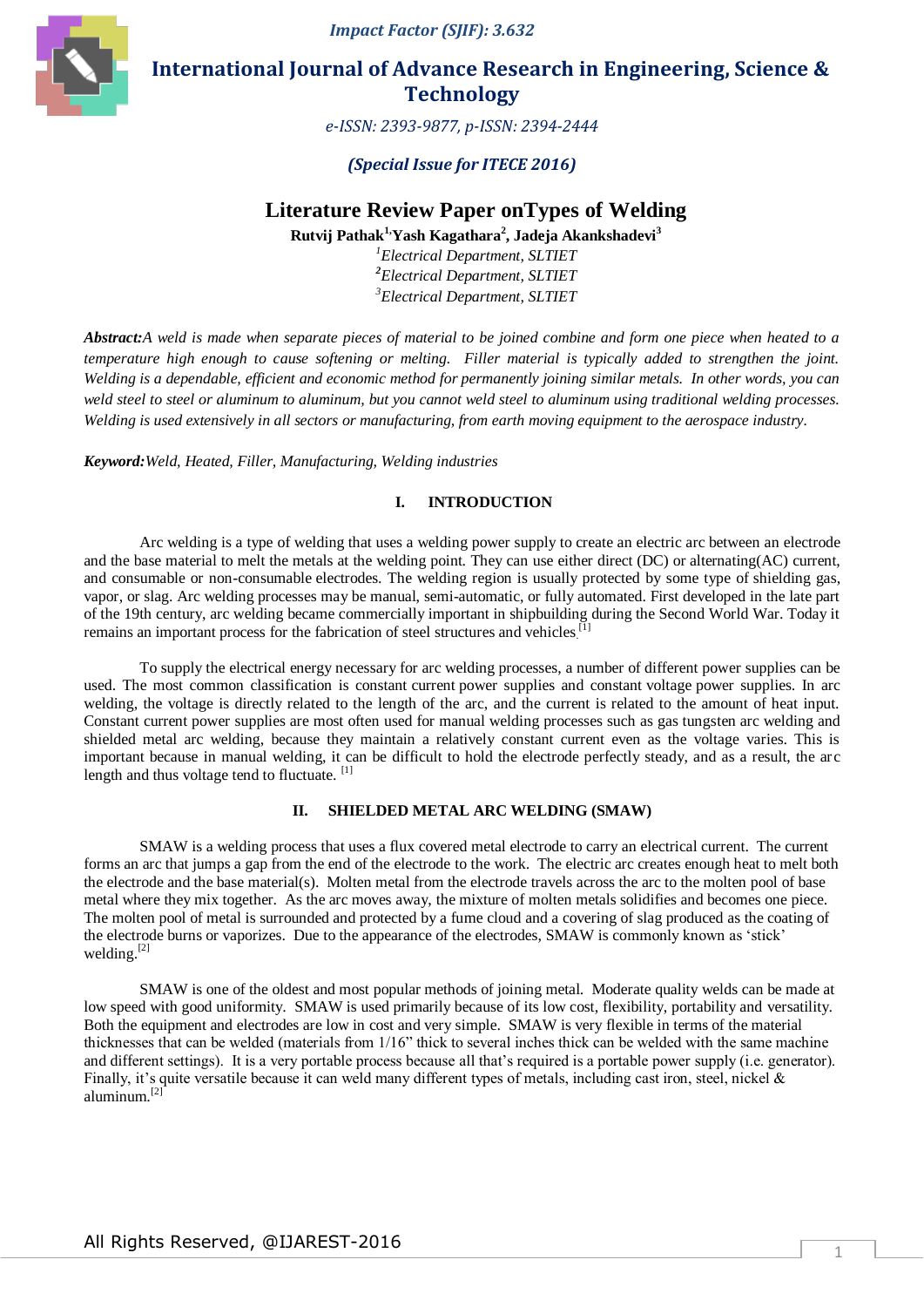## *International Journal of Advance Research in Engineering, Science & Technology (IJAREST) (Special Issue for ITECE 2016), e-ISSN:* 2393-9877*, print-ISSN:* 2394-2444



Figure 1: Shielded metal arc welding (SMAW)

#### **III. ADVANTGES OF SMAW**

- a) This welding machine is cheap.
- b) It has is no gas required.
- c) It is portable.
- d) It is used in any type of metal can weld.

## **IV. DISADVANTAGES OF SMAW**

- a) It has required skill person.
- b) Major cleaning problem is faced.
- c) Relatively dirty method of welding.

#### **V. GAS METAL ARC WELDING (GMAW)**

In the GMAW process, an arc is established between a continuous wire electrode (which is always being consumed) and the base metal. Under the correct conditions, the wire is fed at a constant rate to the arc, matching the rate at which the arc melts it. The filler metal is the thin wire that's fed automatically into the pool where it melts. Since molten metal is sensitive to oxygen in the air, good shielding with oxygen-free gases is required. This shielding gas provides a stable, inert environment to protect the weld pool as it solidifies. Consequently, GMAW is commonly known as MIG (metal inert gas) welding. Since fluxes are not used (like SMAW), the welds produced are sound, free of contaminants, and as corrosion-resistant as the parent metal. The filler material is usually the same composition (or alloy) as the base metal. $^{[3]}$ 

GMAW is extremely fast and economical. This process is easily used for welding on thin-gauge metal as well as on heavy plate. It is most commonly performed on steel (and its alloys), aluminum and magnesium, but can be used with other metals as well. It also requires a lower level of operator skill than the other two methods of electric arc welding discussed in these notes. The high welding rate and reduced post-weld cleanup are making GMAW the fastest growing welding process.[3]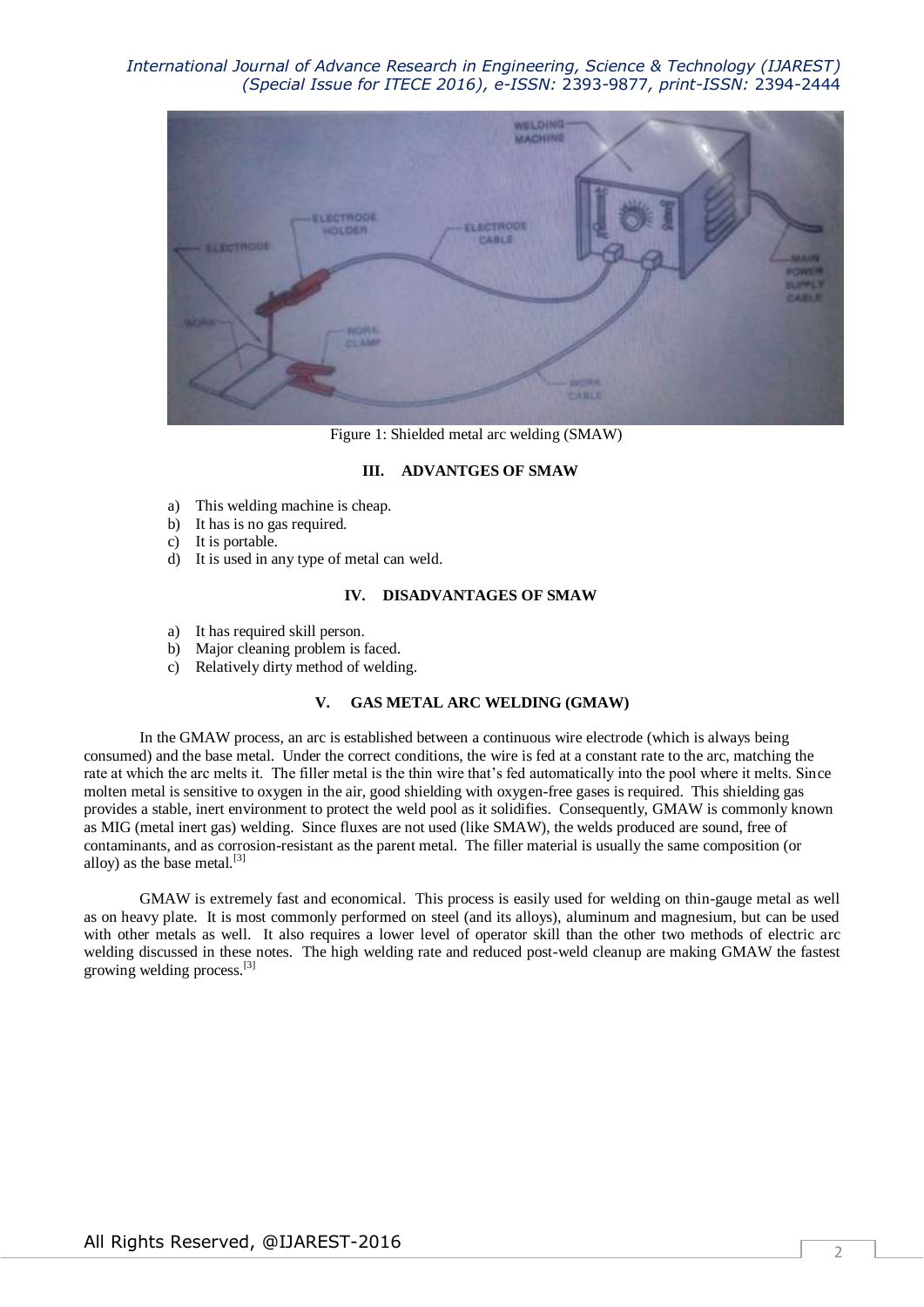## *International Journal of Advance Research in Engineering, Science & Technology (IJAREST) (Special Issue for ITECE 2016), e-ISSN:* 2393-9877*, print-ISSN:* 2394-2444



Figure 2: Gas mate arc welding (GMAW)

#### **VI. ADVANTEGES**

- a) Faster than other welding.
- b) It is better than other.
- c) It can weld any type of metal and thickness.

#### **VII. DISADVANTAGES**

- a) It is required shielded gas.
- b) It has minority cleaning required.

#### **VIII. GAS TUNGSTEN ARC WELDING (GTAW)**

In the GTAW process, an arc is established between a tungsten electrode and the base metal(s). Under the correct conditions, the electrode does not melt, although the work does at the point where the arc contacts and produces a weld pool. The filler metal is thin wire that's fed manually into the pool where it melts. Since tungsten is sensitive to oxygen in the air, good shielding with oxygen-free gas is required. The same inert gas provides a stable, inert environment to protect the weld pool as it solidifies. Consequently, GTAW is commonly known as TIG (tungsten inert gas) welding. Because fluxes are not used (like SMAW), the welds produced are sound, free of contaminants and slags, and as corrosion-resistant as the parent metal. $^{[4]}$ 

Tungsten's extremely high melting temperature and good electrical conductivity make it the best choice for a non-consumable electrode. The arc temperature is typically around  $11,000^\circ$  F. Typical shielding gasses are Ar, He, N, or a mixture of the two. As with GMAW, the filler material usually is the same composition as the base metal. <sup>[4]</sup>

GTAW is easily performed on a variety of materials, from steel and its alloys to aluminum, magnesium, copper, brass, nickel, titanium, etc. Virtually any metal that is conductive lends itself to being welded using GTAW. Its clean, high-quality welds often require little or no post-weld finishing. This method produces the finest, strongest welds out of all the welding processes. However, it's also one of the slower methods of arc welding.<sup>[4]</sup>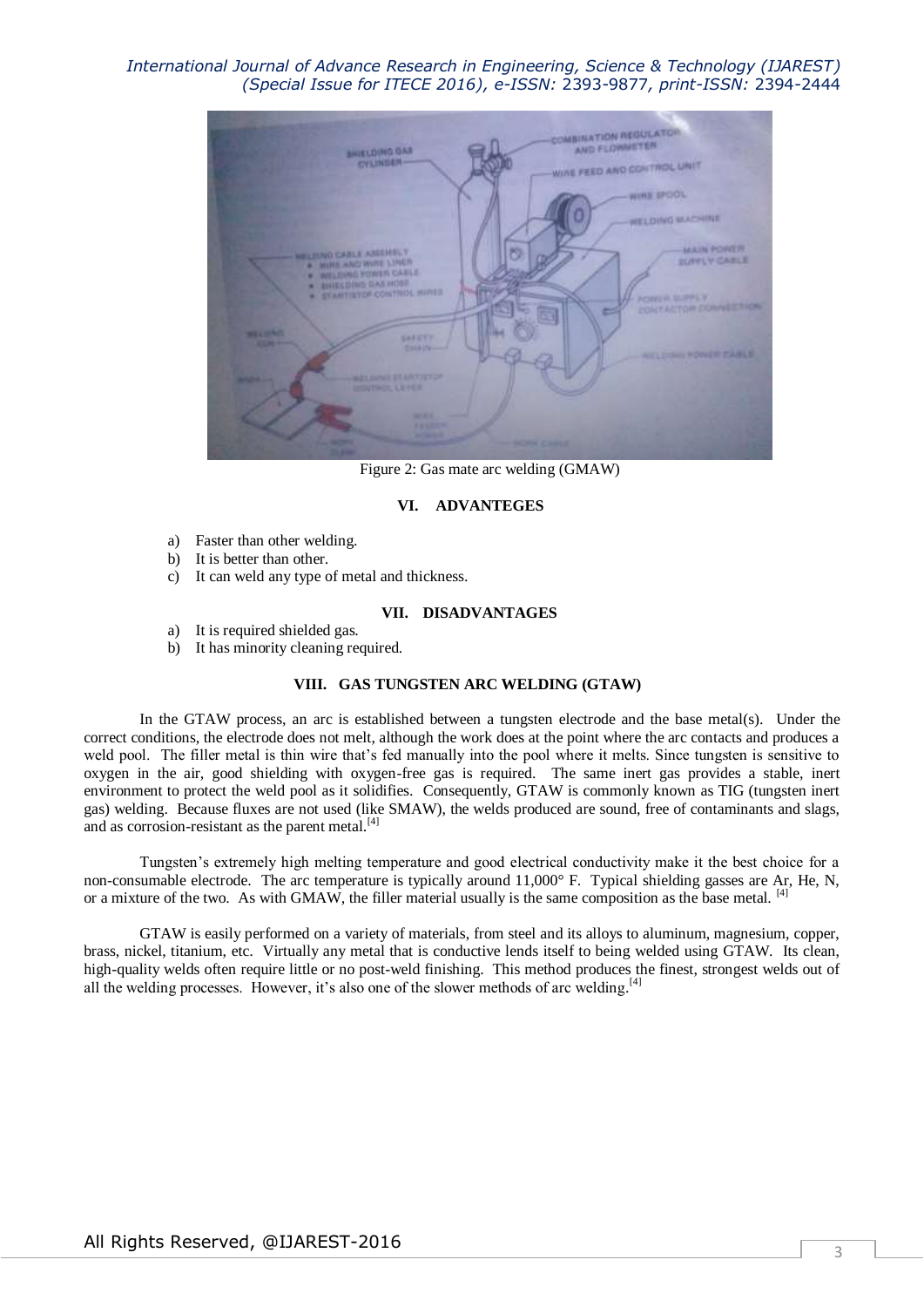*International Journal of Advance Research in Engineering, Science & Technology (IJAREST) (Special Issue for ITECE 2016), e-ISSN:* 2393-9877*, print-ISSN:* 2394-2444



Figure 3: Gas tungsten arc welding (GTAW)

#### **IX. ADVANTEGES**

- a) It has high quality welding.
- b) Not required high cleaning.
- c) It can weld any type of welding metal and thickness

#### **X.** .**DISADVANTAGES**

- a) It has shielded gas required.
- b) Slowest in all welding process.
- c) Required high skill person.

## **XI. SELECTION OF WELDING**

The selection of the joining process for a particular job depends upon many factors. There is no one specific rule governing the type of welding process to be selected for a certain job. A few of the factors that must be considered when choosing a welding process are:

- Availability of equipment
- Repetitiveness of the operation
- Quality requirements (base metal penetration, consistency, etc.)
- Location of work Materials to be joined
- Appearance of the finished product
- Size of the parts to be joined
- Time available for work
- Skill experience of workers
- Cost of materials
- Code or specification requirements

## **XII. CONCLUSION**

That the conclude is the arc welding is very useful to the industrial area but in arc welding the safety is more needed in this, but the gas and gas tungsten is more use in commercial area, it is required more shielded gas to weld any type of metal parts the worker is wear the helmet and then the process is done then the start the arc welding.